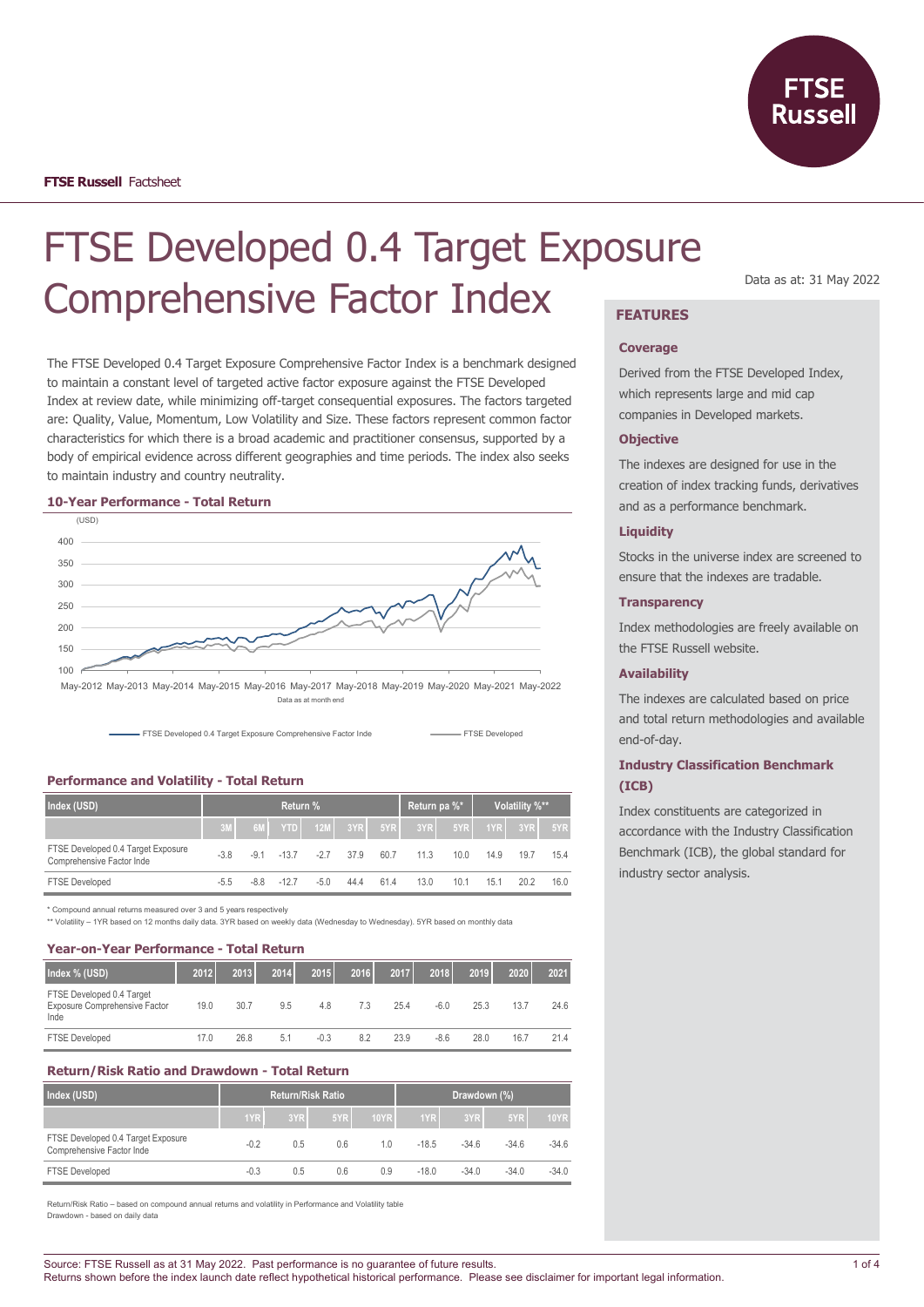# **Top 10 Constituents**

| <b>Constituent</b>               | <b>Country</b> | <b>ICB Industry</b>       | <b>FTSE Developed 0.4 Target Exposure</b><br>Comprehensive Factor Inde (Wgt %) | <b>FTSE Developed</b><br>(Wgt %) | Diff % |
|----------------------------------|----------------|---------------------------|--------------------------------------------------------------------------------|----------------------------------|--------|
| Microsoft Corp                   | <b>USA</b>     | Technology                | 4.70                                                                           | 3.71                             | 0.98   |
| Apple Inc.                       | <b>USA</b>     | Technology                | 4.64                                                                           | 4.16                             | 0.47   |
| Costco Wholesale<br>Corp         | <b>USA</b>     | Consumer<br>Discretionary | 3.31                                                                           | 0.37                             | 2.93   |
| Danaher Corp                     | <b>USA</b>     | <b>Health Care</b>        | 1.77                                                                           | 0.30                             | 1.46   |
| Ford Motor<br>Company            | <b>USA</b>     | Consumer<br>Discretionary | 1.74                                                                           | 0.10                             | 1.64   |
| Synopsys Inc                     | <b>USA</b>     | Technology                | 1.73                                                                           | 0.09                             | 1.64   |
| <b>Archer Daniels</b><br>Midland | <b>USA</b>     | <b>Consumer Staples</b>   | 1.72                                                                           | 0.09                             | 1.63   |
| Exxon Mobil<br>Corporation       | <b>USA</b>     | Energy                    | 1.63                                                                           | 0.74                             | 0.89   |
| Paychex                          | <b>USA</b>     | Industrials               | 1.42                                                                           | 0.07                             | 1.35   |
| Allstate Corp                    | <b>USA</b>     | Financials                | 1.35                                                                           | 0.07                             | 1.28   |
| <b>Totals</b>                    |                |                           | 24.01                                                                          | 9.70                             |        |

## **ICB Industry Breakdown**

|                 |                               | <b>FTSE Developed 0.4 Target</b><br><b>Exposure Comprehensive</b><br><b>Factor Inde</b> |        | <b>FTSE Developed</b> |        |         |
|-----------------|-------------------------------|-----------------------------------------------------------------------------------------|--------|-----------------------|--------|---------|
| <b>ICB Code</b> | <b>CB Industry</b>            | No. of Cons                                                                             | Wgt %  | No. of Cons           | Wgt %  | Diff %  |
| 10              | Technology                    | 61                                                                                      | 22.46  | 223                   | 21.50  | 0.96    |
| 15              | Telecommunications            | 27                                                                                      | 3.25   | 69                    | 3.05   | 0.20    |
| 20              | Health Care                   | 77                                                                                      | 12.33  | 196                   | 12.88  | $-0.56$ |
| 30              | Financials                    | 125                                                                                     | 13.71  | 300                   | 13.80  | $-0.09$ |
| 35              | <b>Real Estate</b>            | 36                                                                                      | 2.76   | 154                   | 2.98   | $-0.22$ |
| 40              | <b>Consumer Discretionary</b> | 86                                                                                      | 13.72  | 376                   | 13.60  | 0.12    |
| 45              | <b>Consumer Staples</b>       | 64                                                                                      | 6.81   | 169                   | 6.64   | 0.17    |
| 50              | Industrials                   | 147                                                                                     | 13.10  | 428                   | 13.17  | $-0.07$ |
| 55              | <b>Basic Materials</b>        | 44                                                                                      | 3.71   | 144                   | 3.89   | $-0.18$ |
| 60              | Energy                        | 33                                                                                      | 5.05   | 65                    | 5.20   | $-0.15$ |
| 65              | <b>Utilities</b>              | 42                                                                                      | 3.09   | 100                   | 3.27   | $-0.18$ |
| <b>Totals</b>   |                               | 742                                                                                     | 100.00 | 2224                  | 100.00 |         |

# **INFORMATION**

# **Index Universe**

FTSE Developed Index

**Index Launch**

23 September 2019

## **Base Date**

15 March 2019

**Base Value**

1000

# **Investability Screen**

Actual free float and liquidity screen applied to underlying

# **Index Calculation**

End-of-day

# **End-of-Day Distribution**

Via FTP and email

## **Currency**

USD, EUR, GBP, JPY, AUD, CNY, HKD, CAD

# **Review Dates**

Semi Annually in March and September

## **History**

Available from September 2000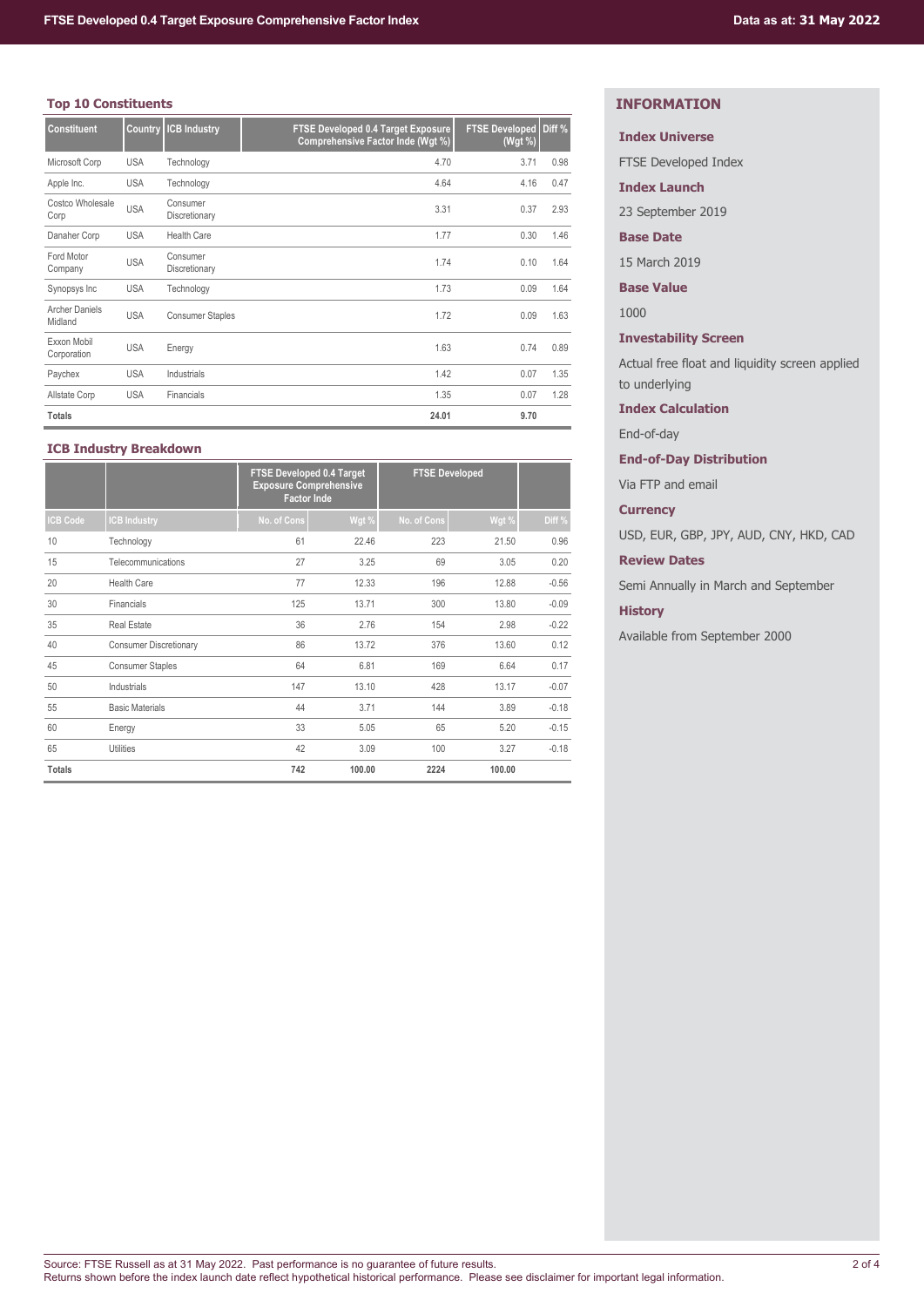# **Country Breakdown**

| ------ <i>.</i> | FTSE Developed 0.4 Target<br><b>Exposure Comprehensive Factor</b><br>Inde |        | <b>FTSE Developed</b> |        |         |
|-----------------|---------------------------------------------------------------------------|--------|-----------------------|--------|---------|
| Country         | No. of Cons                                                               | Wgt %  | No. of Cons           | Wgt %  | Diff %  |
| Australia       | 29                                                                        | 2.39   | 111                   | 2.48   | $-0.09$ |
| Austria         | 3                                                                         | 0.05   | $\overline{7}$        | 0.06   | $-0.01$ |
| Belgium         | $\overline{7}$                                                            | 0.22   | 16                    | 0.28   | $-0.06$ |
| Canada          | 27                                                                        | 3.26   | 51                    | 3.16   | 0.10    |
| Denmark         | 6                                                                         | 0.69   | 21                    | 0.72   | $-0.03$ |
| Finland         | $\overline{7}$                                                            | 0.34   | 17                    | 0.38   | $-0.04$ |
| France          | 35                                                                        | 3.03   | 78                    | 3.00   | 0.03    |
| Germany         | 23                                                                        | 2.35   | 85                    | 2.32   | 0.03    |
| Hong Kong       | 12                                                                        | 0.99   | 90                    | 0.94   | 0.04    |
| Ireland         | $\overline{2}$                                                            | 0.06   | $\overline{4}$        | 0.06   | 0.00    |
| Israel          | $\overline{7}$                                                            | 0.21   | 42                    | 0.22   | $-0.01$ |
| Italy           | 6                                                                         | 0.76   | 38                    | 0.72   | 0.05    |
| Japan           | 116                                                                       | 6.84   | 507                   | 6.90   | $-0.07$ |
| Korea           | 41                                                                        | 1.71   | 161                   | 1.64   | 0.07    |
| Netherlands     | 12                                                                        | 1.23   | 30                    | 1.17   | 0.05    |
| New Zealand     | $\overline{2}$                                                            | 0.10   | 15                    | 0.09   | 0.01    |
| Norway          | 3                                                                         | 0.26   | 17                    | 0.24   | 0.01    |
| Poland          | $\overline{2}$                                                            | 0.08   | 13                    | 0.07   | 0.00    |
| Portugal        | $\overline{2}$                                                            | 0.05   | 4                     | 0.06   | 0.00    |
| Singapore       | 14                                                                        | 0.32   | 39                    | 0.39   | $-0.07$ |
| Spain           | 8                                                                         | 0.77   | 26                    | 0.72   | 0.05    |
| Sweden          | 11                                                                        | 0.92   | 61                    | 0.95   | $-0.03$ |
| Switzerland     | 32                                                                        | 2.76   | 52                    | 2.79   | $-0.03$ |
| <b>UK</b>       | 44                                                                        | 4.04   | 117                   | 4.67   | $-0.63$ |
| <b>USA</b>      | 291                                                                       | 66.59  | 622                   | 65.97  | 0.62    |
| <b>Totals</b>   | 742                                                                       | 100.00 | 2224                  | 100.00 |         |

# **Index Characteristics**

| <b>Attributes</b>       | <b>FTSE Developed 0.4 Target Exposure</b><br><b>Comprehensive Factor Inde</b> | <b>FTSE Developed</b> |
|-------------------------|-------------------------------------------------------------------------------|-----------------------|
| Number of constituents  | 742                                                                           | 2224                  |
| Dividend Yield %        | 2.18                                                                          | 2.04                  |
| Constituent (Wgt %)     |                                                                               |                       |
| Average                 | 0.14                                                                          | 0.04                  |
| Largest                 | 4.70                                                                          | 4.16                  |
| Median                  | 0.03                                                                          | 0.01                  |
| Top 10 Holdings (Wgt %) | 24.01                                                                         | 16.61                 |